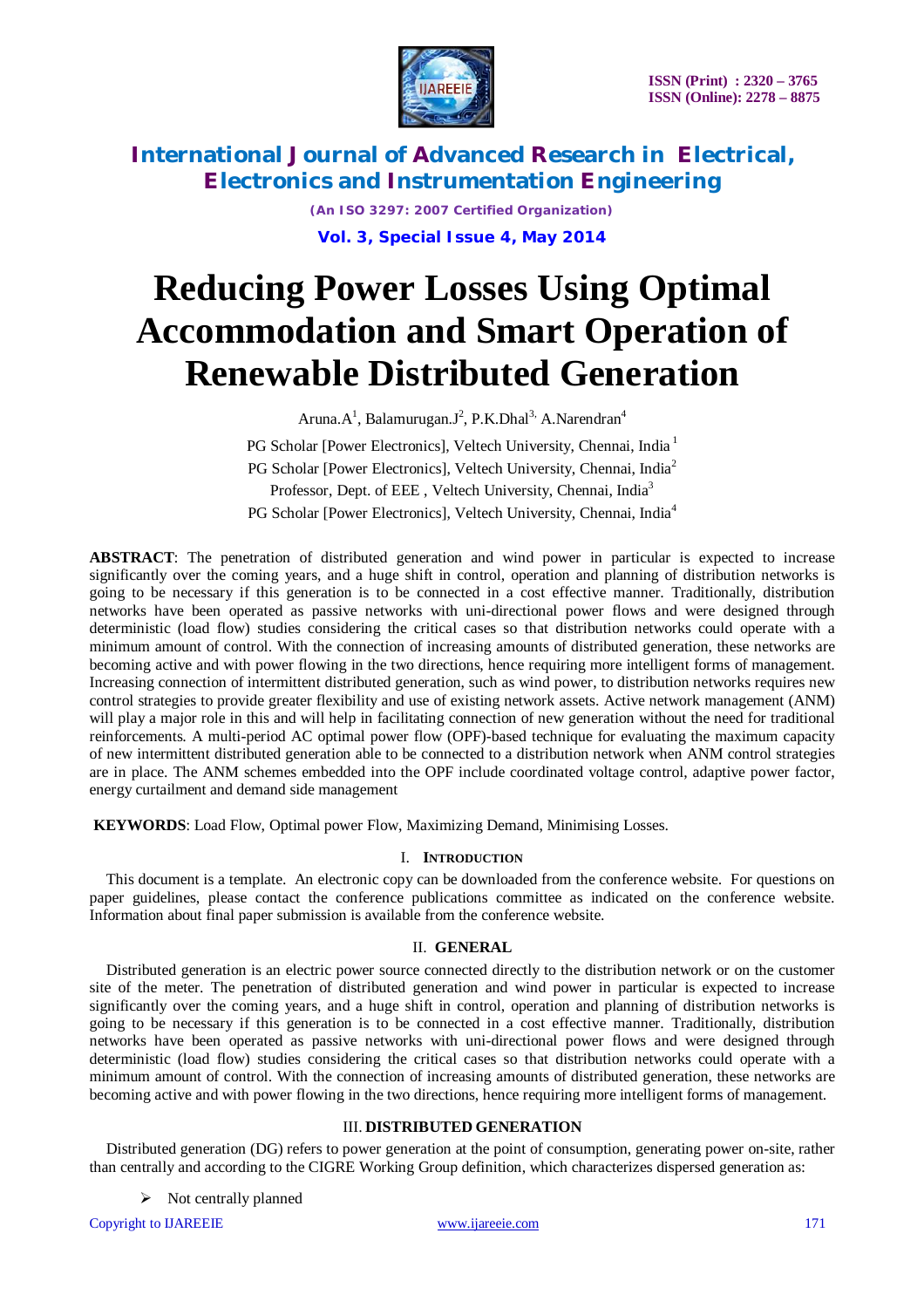

*(An ISO 3297: 2007 Certified Organization)*

## **Vol. 3, Special Issue 4, May 2014**

- $\triangleright$  Today not centrally dispatched
- $\triangleright$  Usually connected to the distribution network
- $\triangleright$  Smaller than 50 or 100 MW

Not centrally planned or dispatched means that major influences such as unit commitment or reactive power generation are out of control of the system operator.

### IV.**MAXIMIZING THE DG CAPACITY**

The passive distribution network operating philosophy tends to limit the amount of EWG that can be connected into the distribution network demonstrates the benefits of alternative active network controls such as generation curtailment, reactive power absorption and coordinated OLTC (on-load-tap-control), for voltage regulation within an existing distribution network. It was shown that by implementing active network management, the increase in installed capacity of EWG (Embedded wind generation) which can be connected to the existing distribution networks can be increased considerably , as shown in the examples, especially that using coordinated OLTC control). Advanced optimal power flow (OPF) was developed to investigate the potential benefits and cost of the proposed controls. The optimal accommodation and operation of DG plants to minimize losses has attracted the interest of the research community in the last 15 years. The studies found in the literature can be classified into two approaches: minimization of power losses and minimization of energy losses.

### V. **MINIMISATION OF POWER LOSSES**

The "optimal" accommodation and sizing of DG units where the time-varying characteristics of demand are neglected is very likely to lead to sub-optimal results presents a simple four-bus test feeder with a total peak demand of 7.5 MW. A 1.01 p.u target voltage at the grid supply point (GSP) secondary bus bar is assumed. In order to investigate the impact of DG on losses three cases are evaluated:

- 1. Maximum Demand—a "power only" snapshot at fixed maximum DG output and fixed maximum demand.
- 2. Variable Demand—an energy analysis at fixed maximum DG output and an annual load curve.
- 3. Variable Demand and DG—an energy analysis where DG output is driven by wind power data and demand.

### VI.**MINIMISATION OF ENERGY LOSSES**

Optimal power flow is widely accepted and mainly used to solve the economic dispatch problem. It can be adapted for different objectives and constraints with, e.g., an OPF-like (reduced gradient) method applied to a (power) loss minimization problem. A similar formulation with the objective of maximizing DG capacity has also been adopted. However, in these OPF-based approaches, only peak demand and passive operation of the network were considered. The basic multi-period AC OPF formulation minimizes the total energy losses of the network over a time horizon comprising periods, Using the elements of the OPF.



Fig. 1 One-line diagram for the four-bus test feeder at maximum load.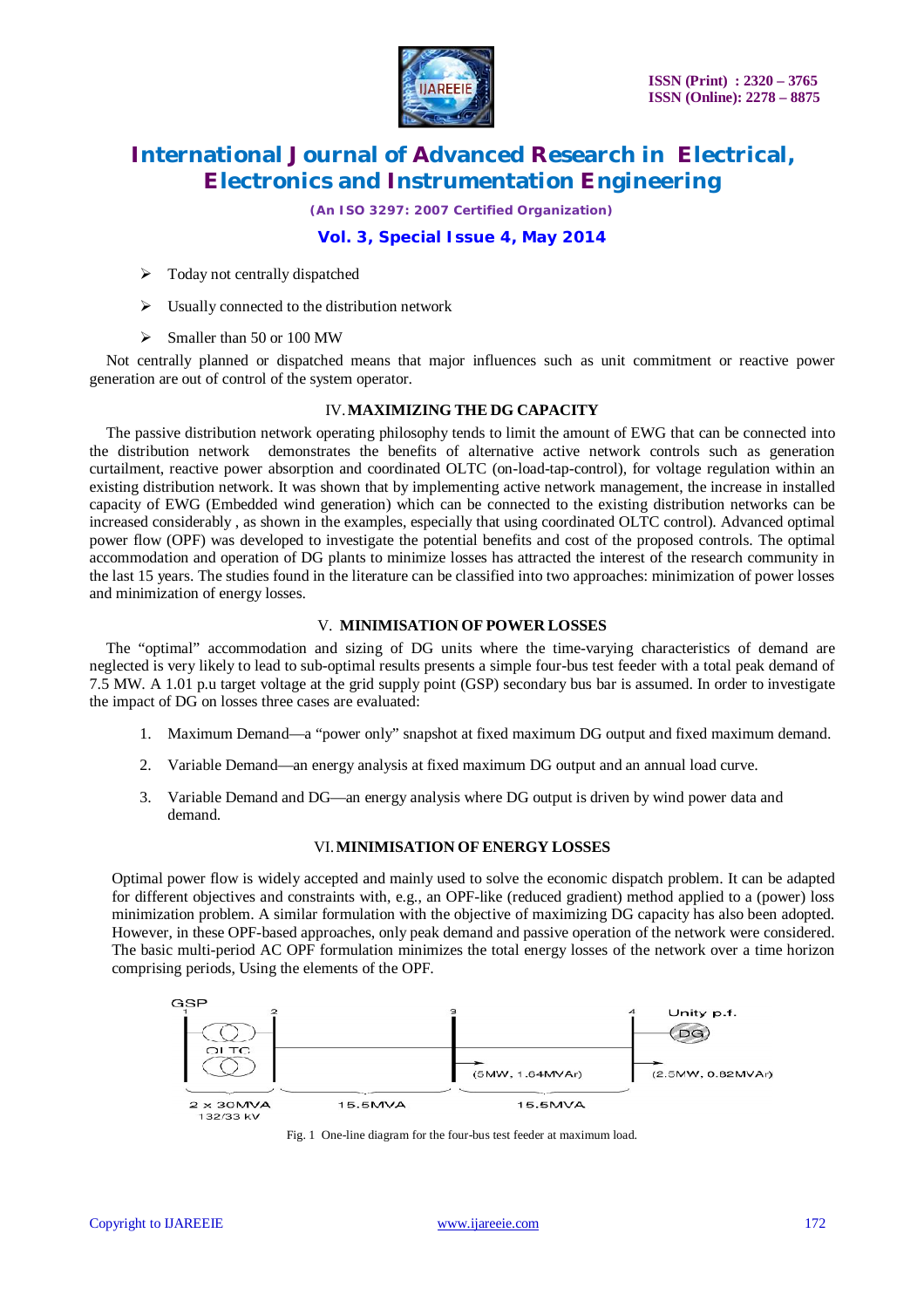

*(An ISO 3297: 2007 Certified Organization)*

**Vol. 3, Special Issue 4, May 2014**



Fig. 2 Percentage power losses (peak demand) and annual energy losses relative to the delivered power and energy

#### VII. **POWER LOSSES VS ENERGY LOSSES**

The objective function of this loss analysis-focused AC OPF is the minimization of the total energy (line) losses over a given time horizon. The multi periodicity, in terms of demand/generation. Combinations, is achieved by providing each combination, with a different set of power flow variables with a unique, inter-period set of generation capacity variables is used throughout the analysis.

### VIII. **FORMULATING THE ENERGY LOSS PROBLEM USING A MULTIPERIOD AC OPTIMAL POWER FLOW**

Dynamic control of the substation transformer tap changer (OLTC) may allow more DG capacity to be connected by selecting the OLTC secondary voltage to allow maximum export from DG while ensuring upper and lower voltages are respected. In each period, the OLTC secondary voltage is treated as a variable (not fixed) parameter, varying within the statutory range. The OLTC model follows standard OPF practice in allowing the "best" tap setting to be chosen. This differs from the strict voltage constraints applied in power flow and in the OLTC OPF models used. In effect, the OPF's choice is mimicking the decision process of the coordination system in selecting the voltage that delivers most benefit. The desired voltages at the node buses can be kept within acceptable limits by either directly controlling the voltage or by controlling the reactive power flow. The equipment normally used for the voltage and reactive power control are on-load tap-changer (OLTC) transformers, switched shunt capacitors and steps voltage regulator. An onload tap changer transformer (OLTC), is a transformer with automatically adjustable taps, typically with steps of 1-3 %. And discrete valued control, capable of regulating the voltage of the secondary side of a transformer at one point in the network, is usually available in the distribution system for this purpose. While a step voltage regulator is an autotransformer with automatically adjustable taps, which is usually installed when the feeder is too long especially when voltage regulation with OLTC and shunt capacitors is not sufficient to keep the voltage within acceptable limits. Voltage and reactive power control involves proper coordination among the available voltage and reactive power control equipment. The use of coordinated voltage control with on-load tap changers enables the connection of an increased DG capacity by actively changing the OLTC transformer setting and maintaining the voltages of a distribution network within defined limits. The word coordination comes from choosing the proper tap setting of both the OLTC and the voltage regulator during each period. For a complex network configuration, the OLTC transformer and voltage regulator tap settings can be determined by optimization techniques but as mentioned before, for simplicity, the taps will have continuous values and not discrete values to avoid changing the model from non-linear model to a mixed non-linear model which has much higher complexity.

### IX.**IADAPTIVE POWER CONTROL**

Many DG technologies can operate at a range of power factors. It is envisaged that DG can provide a scheme in which the power angle of each generator is dispatched for each period within a given range. Wind turbines especially those equipped with power electronic controllers should be able to provide necessary reactive power support to the grid and this reactive power needed could be centrally dispatched by Distribution Network Operators (DNO's), in other words the power factor of the wind turbines could be controlled so that the wind energy penetration level is maximized. The proposed control scheme requires wind turbines to generate reactive power during load peak hours and low generation and to absorb reactive power during load off-peak hours and high generation. So in practice DG will be required to operate within a certain range of power factor.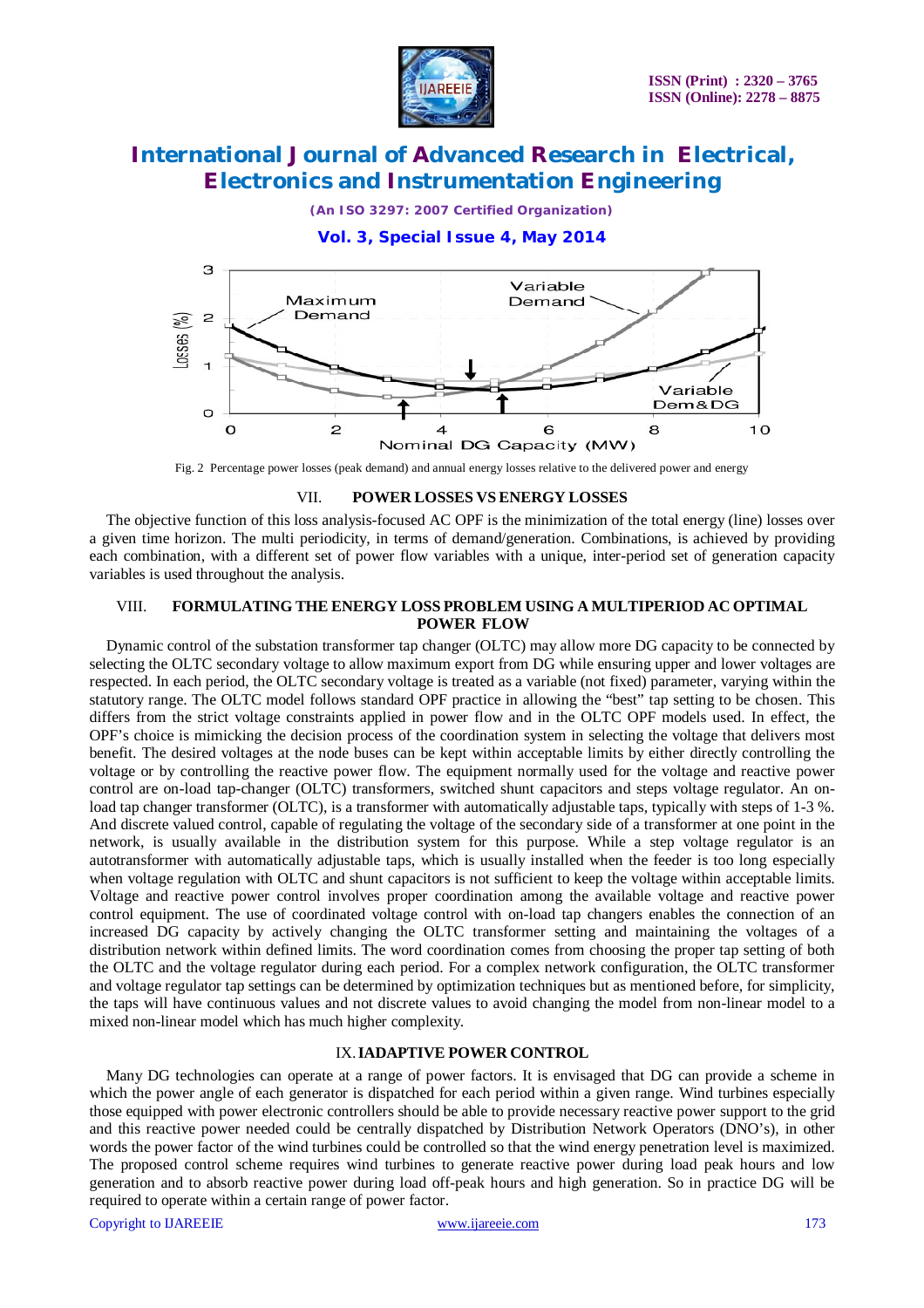

*(An ISO 3297: 2007 Certified Organization)*

### **Vol. 3, Special Issue 4, May 2014**

#### X. **ENERGY CURTAILMENT**

The main idea behind the generation curtailment is that a power producer may find it economically convenient to be cut off in some circumstances if the power producer can install bigger power generator and sell energy most of the time This active power generation curtailment is a type of control that may be effective when the generator is connected to a weak network, with a high R/X ratio. It is profitable to curtail some of the active power output of the wind generator for a limited period to allow connection of larger capacity and to avoid network reinforcement. Generation wind curtailment is likely to be required during times when minimum demand coincides with high output, such as summer nights in Sweden. The active power generation curtailment is a local voltage control scheme, which controls the voltage by constraining the active power of the DG to limit the voltage rise, and it is very useful because it allows a larger plant capacity to be connected .So in order to alleviate the over-voltage problem and the thermal network limits which restrict the DG capacity especially at minimum demand, it may be necessary to curtail a certain amount of wind energy injected into the network . Although the wind energy output is reduced, The Wind Turbine developer may still gain more profits due to the possibility of installing more wind turbines. In the proposed method the wind energy may be curtailed during certain periods in order to alleviate any voltage or thermal constraint violation. For example, for a specific period, there are different possible combinations of load demand and wind power. Wind energy is curtailed at the combination of minimum demand and maximum wind power. Power curtailment is formulated here by adding a negative generation (or positive demand) variable at the same location of each DG unit, solely affecting the constraints related to active and reactive nodal power balance.

#### XI.**PROPOSED METHOD**

To study low frequency electromechanical oscillations in large interconnected power systems. Despite its small size, it mimics very closely the behaviour of typical systems in actual operation.



The single-line diagram shown here represents a three-phase, 60 Hz, 735 kV power system transmitting power from a power plant consisting of six 350 MVA generators to an equivalent system through a 600 km transmission line. The transmission line is split into two 300 km lines connected between buses B1, B2, and B3.To increase the transmission capacity, each line is series compensated by capacitors representing 40% of the line reactance. Both lines are also shunt compensated by a 330 MVAr shunt reactance. The shunt and series compensation equipment is located at the B2 substation where a 300 MVA-735/230 kV transformer feeds a 230 kV-250 MW load. Each series compensation bank is protected by metal-oxide varistors (MOV1 and MOV2). The two circuit breakers of line 1 are shown as CB1 and CB2

#### XII. **CONCLUSION**

The minimization of energy losses is and will be an important focus for DNOs in liberalized electricity markets. The growing interest in (renewable) generation connected at distribution levels represents an opportunity that, if harnessed

### Copyright to UAREEIE www.ijareeie.com www.ijareeie.com 174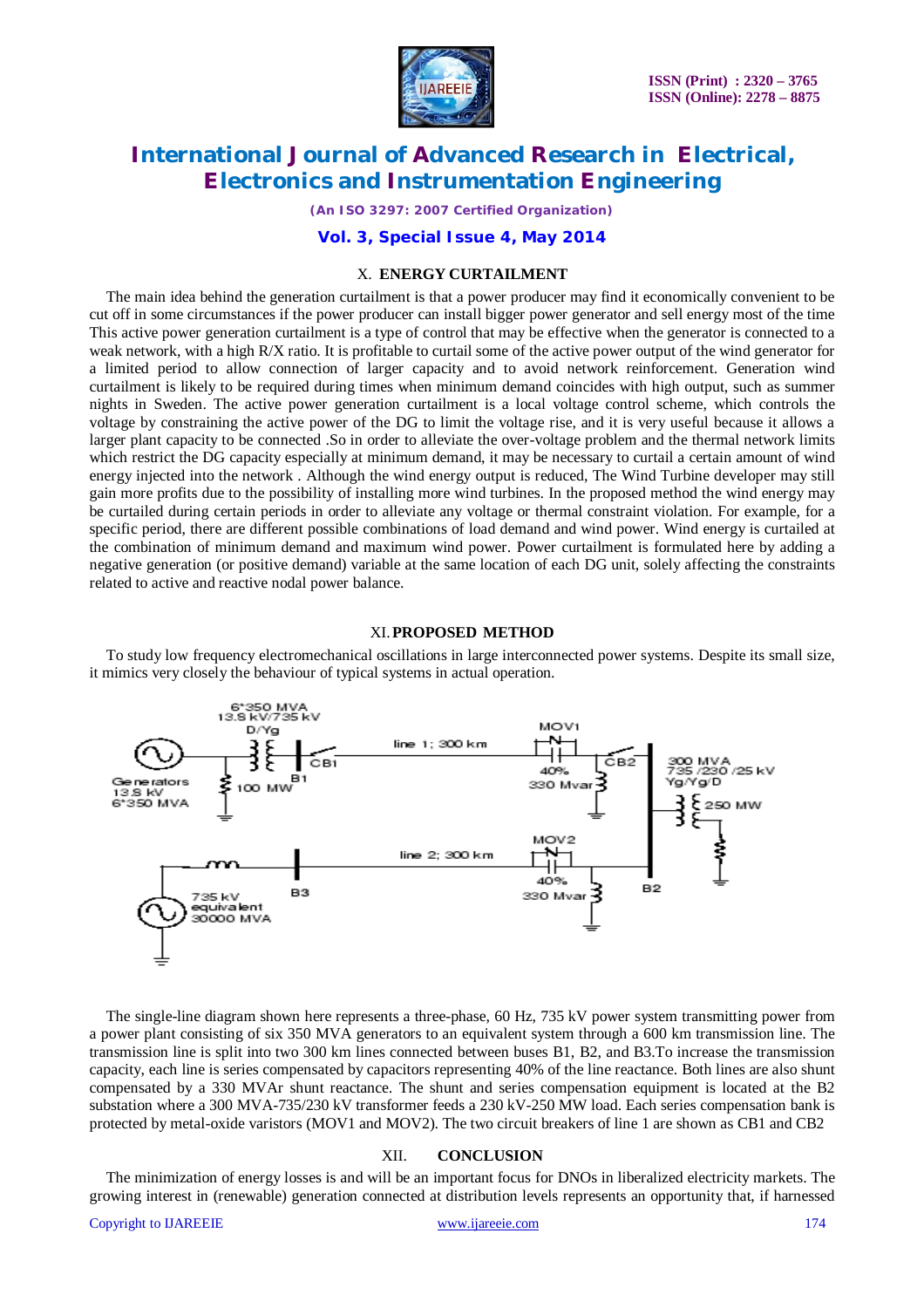

*(An ISO 3297: 2007 Certified Organization)*

### **Vol. 3, Special Issue 4, May 2014**

correctly (through optimal accommodation or through incentives/ economic signals), could help reduce energy losses. As demonstrated in this paper, the practice of minimizing power losses by examining only a single (peak) load condition is unlikely to lead to an overall optimal energy reduction. In addition, the sole objective of minimizing energy losses tends to compromise the potential renewable generation capacity that could be connected to distribution networks. Instead, a trade-off must be found where, in a regulatory framework in which excessive losses are penalized, the net benefit between low-carbon energy and losses is maximized. The multi period AC OPF-based technique has demonstrated that optimal accommodation combined with adequate power factor settings for the DG units can harvest significant benefits in terms of loss reduction. This less technically complex solution could easily be implemented in most distribution networks provided that potential commercial and regulatory barriers are alleviated through the use of incentives. Further gains can be achieved by the use of Smart Grid-based control schemes (coordinated voltage control and adaptive power factor control), although the economics of energy losses alone might not justify the required infrastructure.

After this work, the following conclusions can be made:

- 1. Passive distribution network operating philosophy tends to limit the amount of EWG that can be connected into the distribution network.
- 2. By strategically adopting ANM schemes, very high penetration levels of new variable generation capacity can be reached when compared to the widely used passive operation of distribution networks.
- 3. The Multi-period AC OPF-based technique was able to explore the maximum wind energy that can be delivered through network with different active management option and thus can be used to asses' network operators during system planning processes.
- 4. Generation curtailment main purpose is to allow the connection of DG capacity beyond distribution network limit which tends to raise the energy losses and thus when the objective is the minimization of the energy losses, the energy curtailment control scheme is not considered.
- 5. The Multi-period AC OPF-based technique has demonstrated that optimal CVC combined with adequate power factor setting for the DG unit can lead to significant benefits in terms of loss reduction.
- 6. It has been found that with ANM schemes, the average voltage deviation can be reduced.
- 7. By increasing the level of the load power that can be curtailed, more DG capacity can be achieved.

#### **ACKNOWLEDGMENT**

I Aruna.A, thank my Husband, Daughter, Family members, P.K.Dhal, Professor, Veltech University and supporting staffs for supporting me in difficult situations to complete the Journal Paper.

#### **REFERENCES**

- [1] Thomas Ackermann, Göran Andersson, and Lennart Söder, "Distributed generation: a definition," Electric Power Systems Research, vol. 57, pp. 195-204, 2001.
- [2] T. Ackermann, Wind Power in Power Systems: John Wiley & Sons, 2005.
- [3] CIGRE working group 37.23, "Impact of Increasing Contribution of Dispersed Generation on the Power System," Paris, France 1999.
- [4] S. N. Liew and G. Strbac, "Maximising penetration of wind generation in existing distribution networks," IEE Proceedings Generation, Transmission and Distribution, vol. 149, pp. 256-262, 2002.
- [5] C. L. Masters, J. Mutale, G. Strbac, S. Curcic, and N. Jenkins, "Statistical evaluation of voltages in distribution systems with embedded wind generation," IEE Proceedings - Generation, Transmission and Distribution, vol. 147, pp. 207-212, 2000.
- [6] L. F. Ochoa, C. J. Dent, and G. P. Harrison, "Distribution Network Capacity Assessment: Variable DG and Active Networks," IEEE Transactions on Power Systems, vol. 25, pp. 87-95, 2010.
- [7] R. A. F. Currie, G. W. Ault, R. W. Fordyce, D. F. Mac Leman, M. Smith, and J. R. McDonald, "Actively Managing Wind Farm Power Output," IEEE Transactions on Power Systems, vol. 23, pp. 1523-1524, 2008.
- [8] EA Technology, "A Technical Review and Assessment of Active Network Management Infrastructures and Practices," U.K. Department of Trade and Industry (DTI), April 2006.
- [9] D. Das, R. Esmaili, L. Xu, D. Nichols, "An Optimal Design of a Grid Connected Hybrid Wind/Photovoltaic/Fuel Cell System for DistributedEnergy Production," in Proc. IEEE Industrial Electronics Conference, pp. 2499-2504, Nov. 2005..
- [10] Dos Reis, F.S., Tan, K. and Islam, S.,"Using PFC for harmonic mitigation turbine energy conversion systems" in Proc. of the IECON 2004 Conference, pp. 3100- 3105, Nov. 2004
- [11] J.A.P.Lopes, C. L. Moreira, and A. G. Madureira, "Defining control strategies for MicroGrids islanded operation," IEEE Transactions on Power Systems, vol. 21, pp. 916 - 924, 2006.